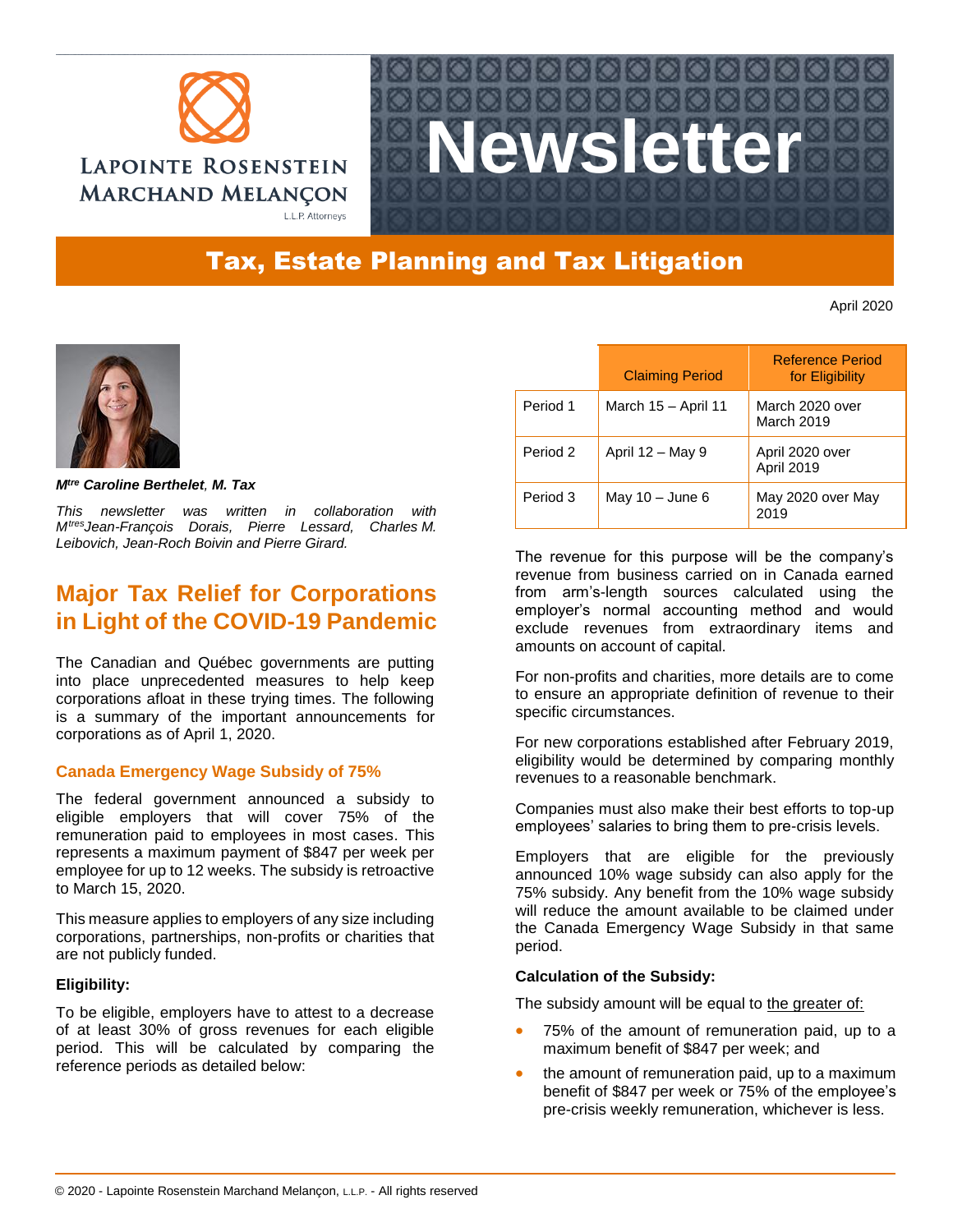#### **How It Works:**

- You can apply through the CRA's *My Business Account* portal or on a web-based application that will be launched in three to six weeks;
- You will need to apply for each eligible period (i.e. on a monthly basis);
- You will need to keep records demonstrating your reduction in arm's-length revenues and remuneration paid to employees;
- Funds will be available in about six weeks; and
- You should make sure that you are registered with the CRA for direct deposit to accelerate the payment.

The amounts received by the employer will be considered government assistance which is to be included in the employer's taxable income for the year. The assistance received under either wage subsidy would reduce the amount of remuneration expenses eligible for other federal tax credits calculated on the same remuneration.

It should be noted that severe penalties will be applied to employers using the funds for fraudulent purposes.

Many more details are still to come. Do not hesitate to contact our Tax team to see if your company is eligible.

# **Various Guaranteed Loans**

Both the federal and provincial governments have announced assistance by guaranteeing loans for corporations as described below.

# **1. Canada Emergency Business Account**

Financial institutions, in cooperation with Business Development Bank of Canada ("BDC") will provide interest-free<sup>1</sup> loans of up to \$40,000 for small businesses or non-profits that paid between \$50,000 to \$1 million in total payroll in 2019.

The company will be eligible for a 25% forgiveness of the loan up to an amount of \$10,000, if the balance is fully repaid on or before December 31, 2022.

#### **2. Loan Guarantee for Small and Medium Enterprises**

Export Development Canada ("EDC") will guarantee new operating credit and cash flow term loans of up to \$6.25 million to small and medium-sized enterprises ("SME").

There are still more details to come.

# **3. Co-Lending Program for Small and Medium Enterprises**

BDC will work with financial institutions to co-lend term loans of up to \$6.25 million with loan terms of ten years at commercial interest rates to SMEs for their operational cash flow requirements. BDC will finance up to \$5 million of each loan.

There are still more details to come.

# **4. Working Capital Financing**

BDC will fund loans ranging from \$100,000 to \$2 million with flexible terms and payment postponements for up to 6 months for qualifying businesses.

#### **5. Concerted Temporary Action Program for Businesses**

Investissement Québec will guarantee or fund loans of at least \$50,000 for businesses that are in a precarious financial situation because of COVID-19.

Businesses must show that their cash flow issues are temporary and that the liquidity shortage stems from a problem involving the supply of raw materials or products (goods or services) or that they have an inability, or a substantially decreased ability, to deliver goods, products or services.

Refinancing is prohibited and applications will be reviewed on a case-by-case basis in accordance with Investissement Québec's management practices.

To apply for any of these aforementioned loans, you should contact our Financing team.

# **Deferral of Tax Payments**

#### **1. Federal and Provincial Income Tax**

Income tax and provisional account payments for all amounts payable after March 18<sup>th</sup> are deferred without interest or penalty until the following dates:

- August 31, 2020 for Federal tax; and
- September 1, 2020 for Québec.

The deadline to file a corporation's annual tax return is extended to June 1, 2020 if it was due after March 18, 2020 and before June 1, 2020.

# **2. GST, QST and Customs Duty**

Remittance for GST and QST are extended until June 30, 2020 for:

 Monthly filers that have to remit amounts collected for the February, March and April 2020 reporting periods;